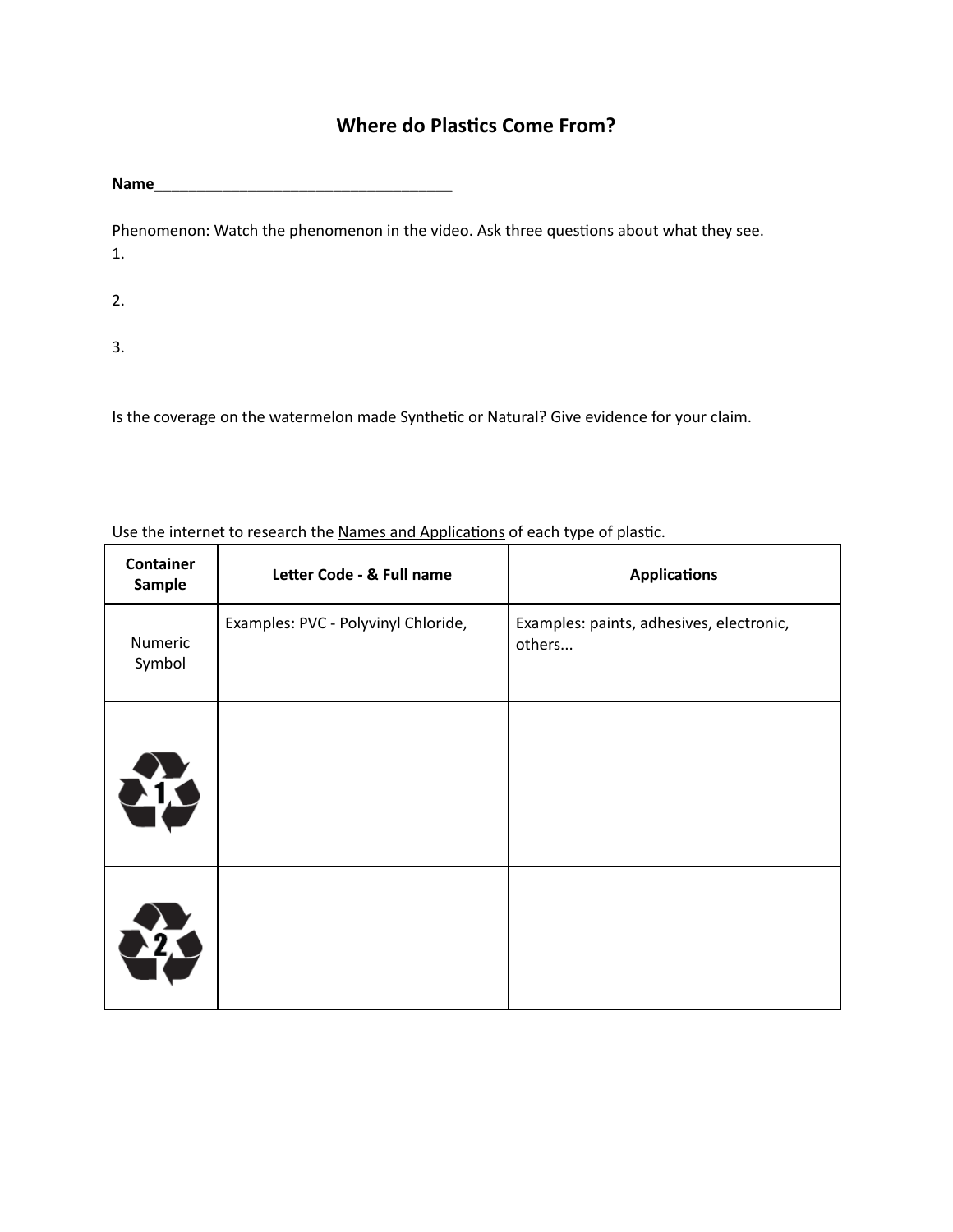| 33            |  |
|---------------|--|
| 43            |  |
| $\frac{1}{2}$ |  |
| 46            |  |
| 273           |  |

**Procedure:**

- 1. Using the items provided, create 7 tests that can be conducted on each type of plastic. These tests will help determine the properties of each plastic. Describe the tests here:
	- A.
	- B.
	- C.
	- D.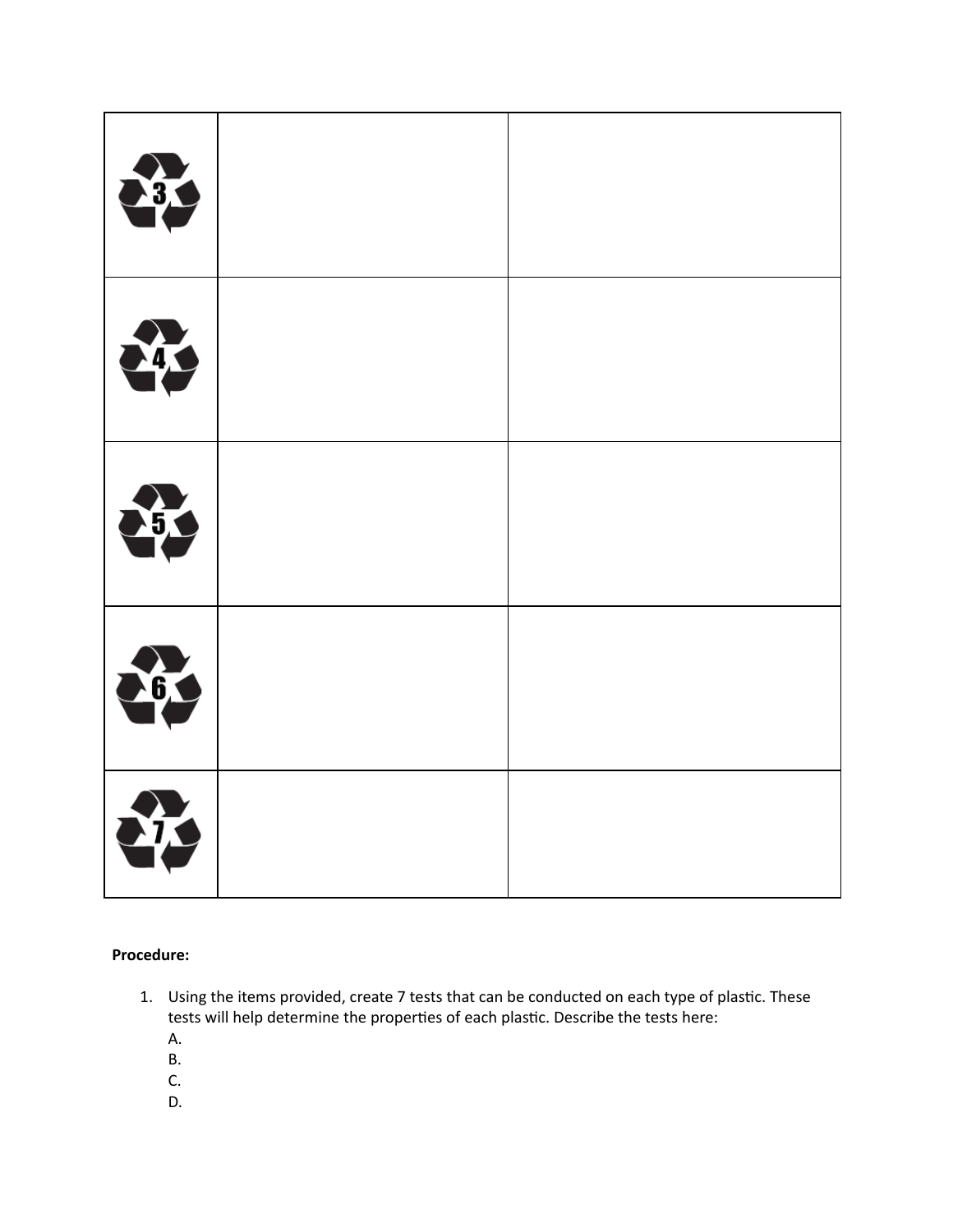- E.
- F.
- G.

2. Record the response of each plastic on the table. At the top of each column, write the test type. Test

| Plastic<br>#   | $\mathsf{A}$ | B | $\mathsf{C}$ | D | E | F | G |
|----------------|--------------|---|--------------|---|---|---|---|
| 1              |              |   |              |   |   |   |   |
| $\overline{2}$ |              |   |              |   |   |   |   |
| 3              |              |   |              |   |   |   |   |
| 4              |              |   |              |   |   |   |   |
| 5              |              |   |              |   |   |   |   |
| 6              |              |   |              |   |   |   |   |
| 7              |              |   |              |   |   |   |   |

Use complete sentences to explain the following: What role does plastic play in our society? Explain the various properties and functions of plastic. Use examples to help explain. What are some of the advantages and disadvantages of using certain plastics over others?

Plasc number and name: \_\_\_\_\_\_\_\_\_\_\_\_\_\_\_\_\_\_\_\_\_\_\_\_\_\_\_\_\_\_\_\_\_\_\_\_\_\_\_

Prepare a 3-minute presentation that answers the following points. What is the name of the plastic? What physical properties were tested? How do the physical properties of this plastic make it a good one to use for applications?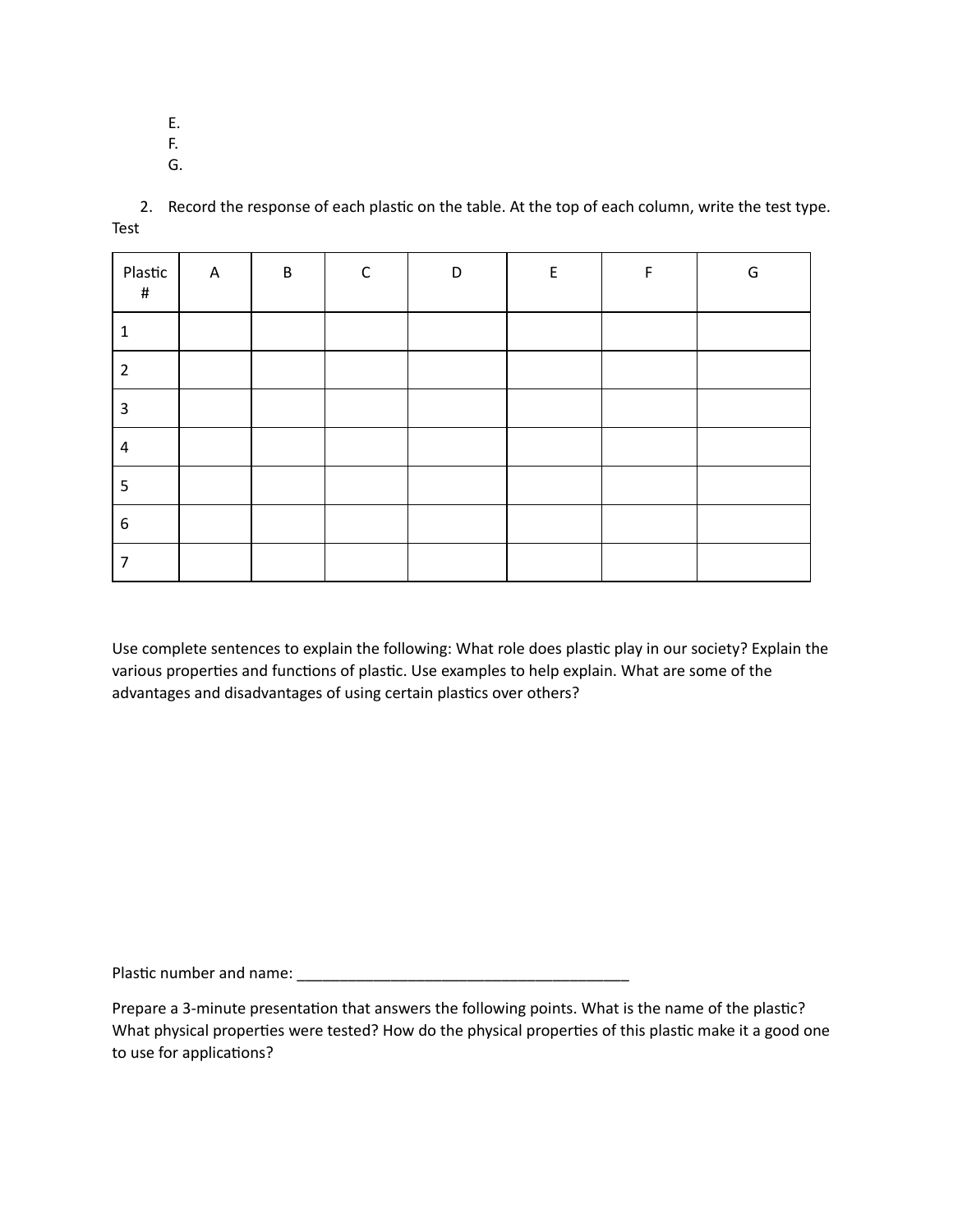## **Where do Plastics Come From? (Teacher Answer Sheet)**

**Name\_\_\_\_\_\_\_\_\_\_\_\_\_\_\_\_\_\_\_\_\_\_\_\_\_\_\_\_\_\_\_\_\_\_\_**

Phenomenon: Watch the phenomenon in the video. Ask three questions about what they see. 1.

2.

3.

Was a synthetic or natural covering put on the watermelon? Use evidence to explain why.

| Container<br><b>Sample</b> | Letter Code - &<br><b>Full name</b>                 | <b>Applications</b>                                                                                                                                                            |  |  |  |  |
|----------------------------|-----------------------------------------------------|--------------------------------------------------------------------------------------------------------------------------------------------------------------------------------|--|--|--|--|
| <b>Numeric</b><br>Symbol   | Examples: PVC -<br>Polyvinyl<br>Chloride,<br>others | Examples: paints, adhesives, electronics, others.                                                                                                                              |  |  |  |  |
|                            | PET Polyethylene<br>Terephthalate                   | Soft drink bottle, mineral water, fruit juice container,<br>cooking oil container.                                                                                             |  |  |  |  |
|                            | HDPE -<br>High-density<br>polyethylene              | Jugs for milk, leaning agents, laundry, detergents,<br>bleaching shampoo, washing and shower soaps, picnic<br>tables, plastic lumber, waste bins, park benches, bed<br>liners, |  |  |  |  |
|                            | PVC - Polyvinyl<br>chloride                         | Trays for sweets, fruit, plastic packing (bubble foil) and<br>food foils to wrap the foodstuff                                                                                 |  |  |  |  |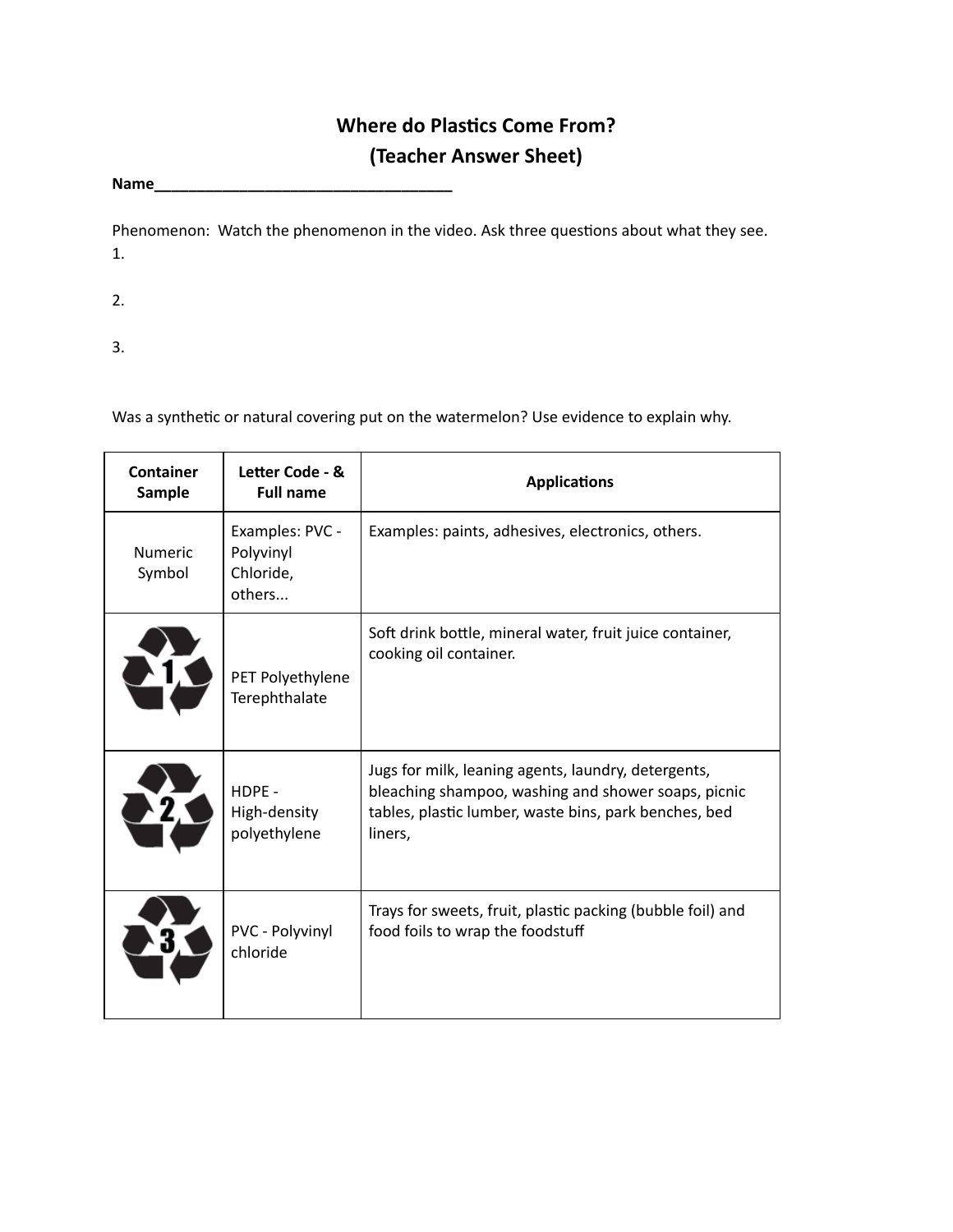| <b>LEDP</b><br>-Low-density<br>polyethylene | Shrink wraps, dry cleaner garment bags, squeezable<br>bottles, bread packaging,                                                                                                                                   |
|---------------------------------------------|-------------------------------------------------------------------------------------------------------------------------------------------------------------------------------------------------------------------|
| $PP -$<br>Polypropylene                     | Furniture, luggage, toys, bumpers, lining and external<br>borders of cars, disposable diapers, pails, plastic bottle<br>tops, margarine and yogurt containers, potato chip bags,<br>straws, packing tape and rope |
| PS - Polystyrene                            | Drinking cups, take-out "clamshell" food containers, egg<br>cartons, plastic picnic cutlery, foam packaging                                                                                                       |
| Other -                                     | Nylon, fiberglass, acrylic, polycarbonate                                                                                                                                                                         |

Information depends upon what tests are conducted. Below are listed possible tests.

| Plastic<br>#   | Water<br>float or<br>sink | Alcohol<br>float or<br>sink | Paper<br>clip/nail<br>scratch? | Acetone<br>test | Flexibility | Crease<br>Color | Heat |
|----------------|---------------------------|-----------------------------|--------------------------------|-----------------|-------------|-----------------|------|
| 1              |                           |                             |                                |                 |             |                 |      |
| $\overline{2}$ |                           |                             |                                |                 |             |                 |      |
| 3              |                           |                             |                                |                 |             |                 |      |
| 4              |                           |                             |                                |                 |             |                 |      |
| 5              |                           |                             |                                |                 |             |                 |      |